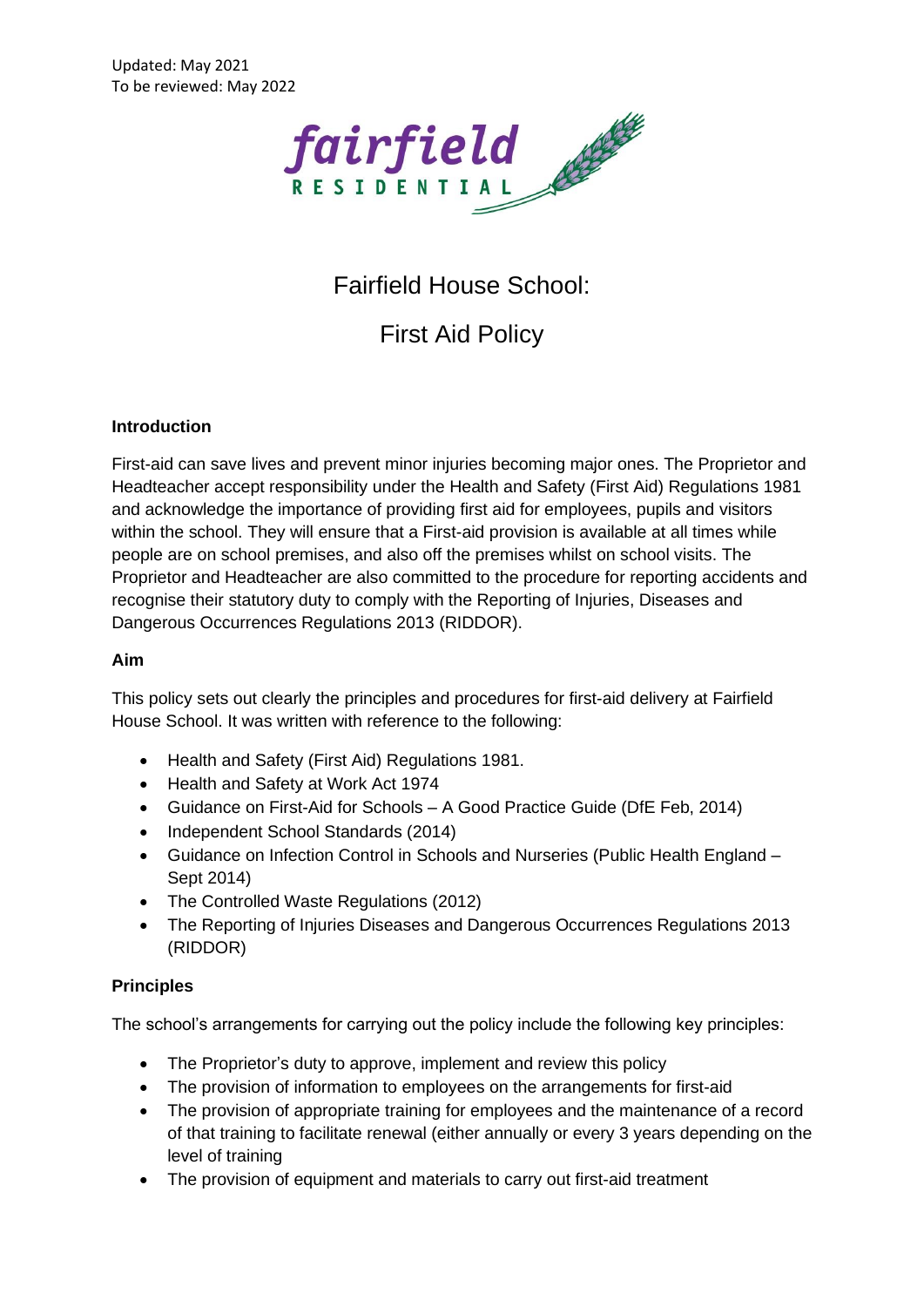- The establishment of a procedure for managing accidents in school which require first-aid treatment
- The duty to report, record and, where appropriate, investigate all accidents
- The recording of all occasions where first-aid is administered to employees, pupils and visitors,
- Undertaking a risk assessment of the future first-aid requirements of the school.

## **Informing Employees of the First-Aid Arrangements**

- The Health and Safety Coordinator will inform all employees at the school of the following during their induction:
	- o the arrangements for reporting and recording accidents
	- $\circ$  the practical arrangements for first-aid,
	- o the names of those employees with first-aid qualifications,
	- o the name of the Principal First-Aider
	- o the location of first-aid boxes
	- o the location of the medical room
- In addition, the Health and Safety Coordinator will ensure that signs are displayed throughout the school providing the same information.

## **Training for Staff**

- The Principal First-Aider will receive HSE approved First Aid at Work training which qualifies them as a first-aider
- All teachers who work offsite with pupils on a 1 to 1 basis will receive Emergency First Aid training which qualifies them to deliver first-aid in an emergency
- Emergency First-Aid training will be renewed annually while the HSE approved full first-aid training will be renewed every 3 years
- The name of the Principal First-Aider and all those who have received first-aid training will be displayed around the school to ensure that they are known
- The Principal First-Aider should ensure that there is always at least 1 person with first-aid training on school premises at any given time

## **Medical Room**

In compliance with The Independent School Standards (2014), the Proprietor has ensured that there is a room to cater for the medical and therapy needs of pupils. This room:

- Is always available for use
- Is near a toilet facility
- Has a washbasin with running water
- Has a low bed where pupils who are sick can be accommodated and where those who are injured can be examined and given first-aid
- Has materials and equipment needed to deliver first-aid including a first-aid box and spillage kit
- Has soap, paper towels and antibacterial gel
- Has a suitable refuse container (foot operated) lined with the appropriate bag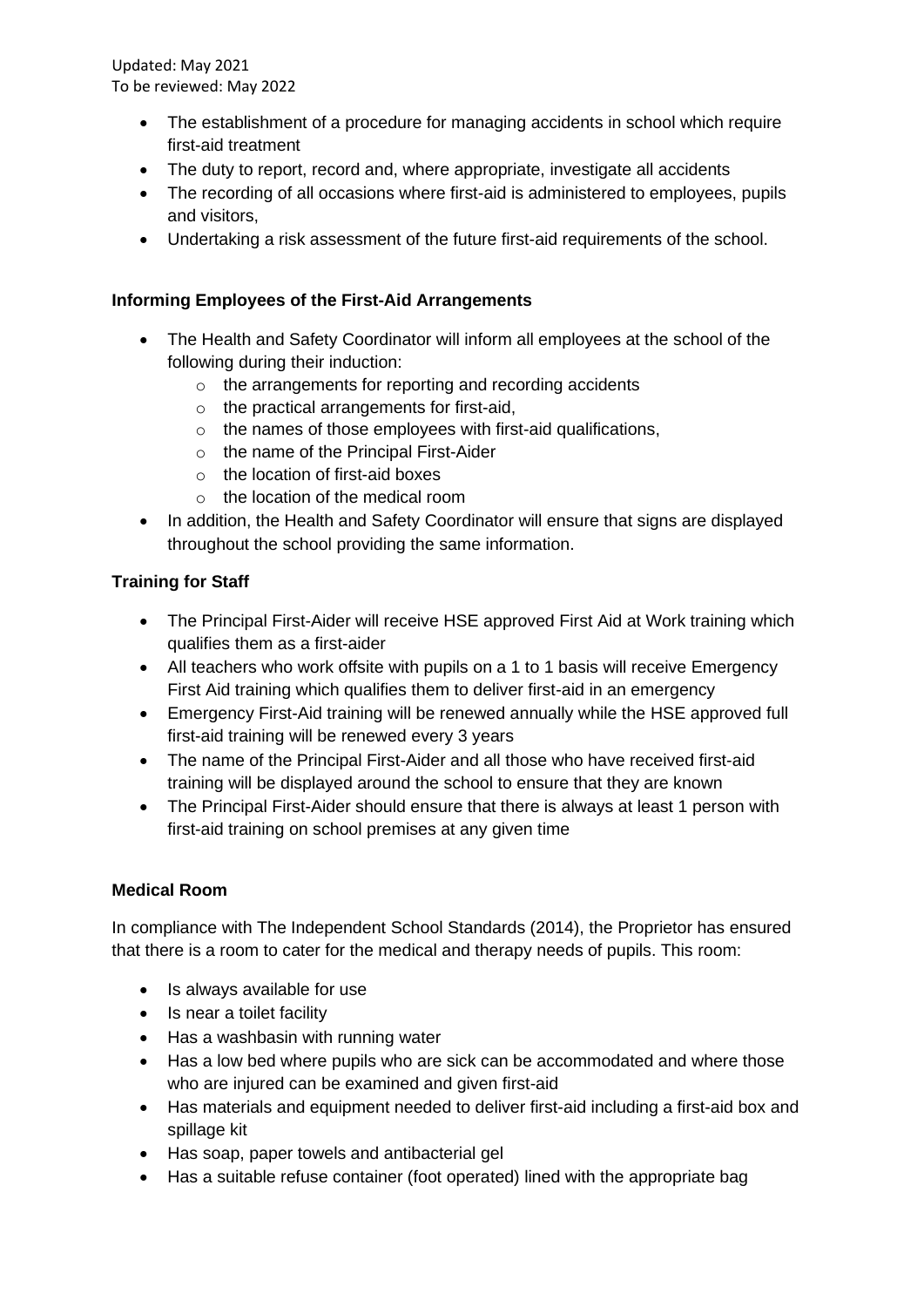- Has a book for recording all instances of the delivery of first-aid
- Has forms for reporting accidents
- Has a telephone
- Will have additional provisions added to cater for pupils with complex needs as needed – the nature of these provisions will be determined by the type of need

#### **Practical First-Aid Arrangements**

- Pupils who begin to feel unwell during the school day should be taken to the office if unable to participate in activities. A staff member will look after them. The Principal First-aider will decide whether or not parents need to be informed or be asked to collect their children from school.
- First-aid boxes in the school are located:
	- $\circ$  In the kitchen
	- $\circ$  In the office
	- o In the medical room
	- o In each school car (these are travel kits)
- The contents of these boxes vary according to location and are checked on a regular basis by the Principal First-Aider and are refilled when necessary
- Each first-aid box should always contain at least the following:
	- o a leaflet giving general advice on first aid;
	- o 20 individually wrapped sterile adhesive dressings (assorted sizes);
	- o two sterile eye pads;
	- o four individually wrapped triangular bandages (preferably sterile);
	- o six safety pins;
	- o six medium sized (approximately 12cm x 12cm) individually wrapped sterile unmedicated wound dressings;
	- o two large (approximately 18cm x 18cm) sterile individually wrapped unmedicated wound dressings;
	- o one pair of disposable gloves.
- Each first-aid travel kit should always contain at least the following
	- o a leaflet giving general advice on first aid;
	- o six individually wrapped sterile adhesive dressings;
	- o one large sterile unmedicated wound dressing approximately 18cm x 18cm;
	- o two triangular bandages;
	- o two safety pins;
	- o individually wrapped moist cleansing wipes;
	- o one pair of disposable gloves.
- Staff attending an accident should use the nearest first aid box to access materials to deal with the accident, if possible
- If the teacher requires assistance, they should telephone the main office to request that a staff member comes to the scene of the accident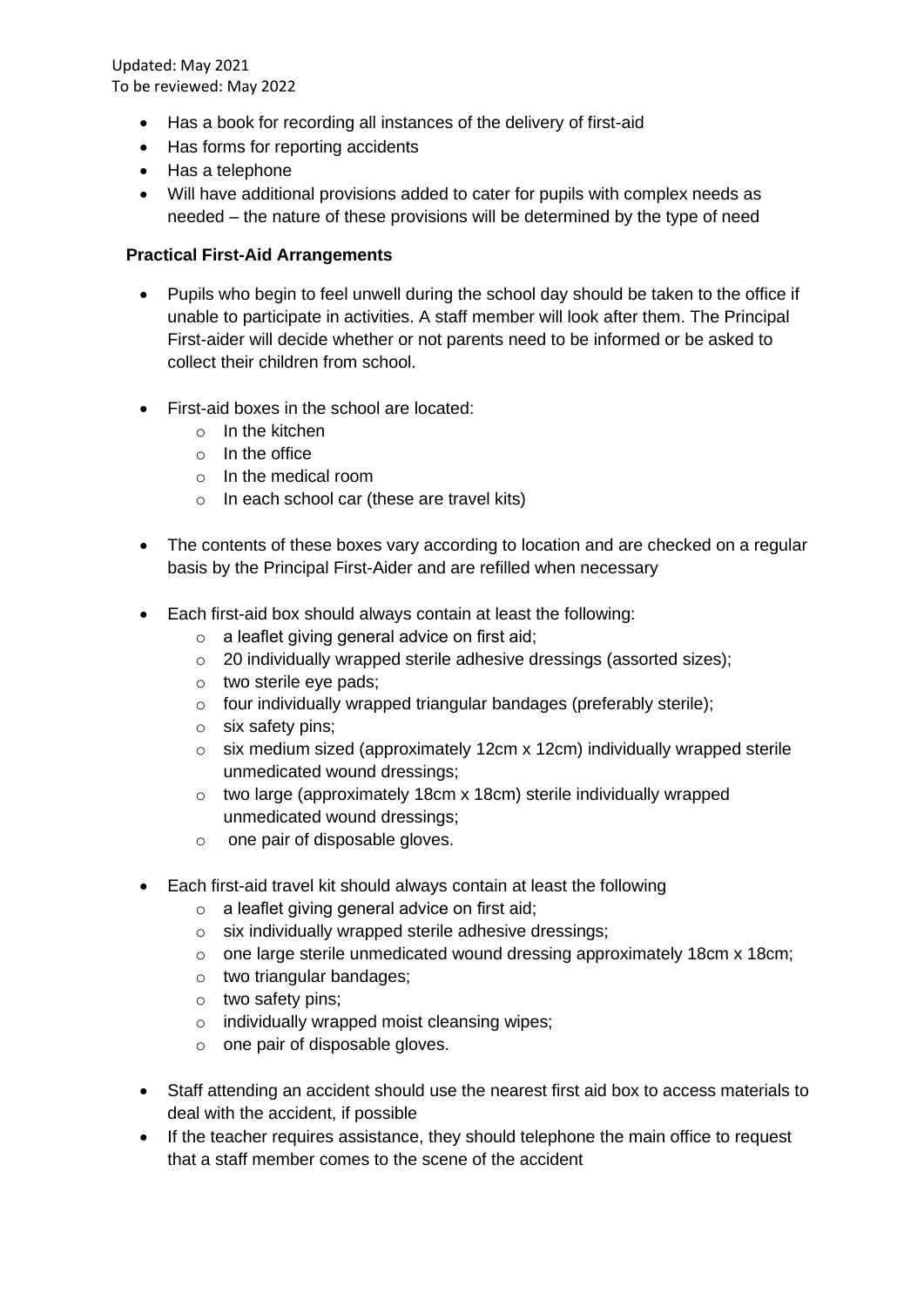- If the contents of the boxes become depleted, staff should inform the Principal First Aider
- All staff should take precautions to avoid infection and must follow basic hygiene procedures.
- Staff should use the single-use disposable gloves and hand washing facilities, and should take care when dealing with blood or other body fluids and disposing of dressings or equipment.

## **Procedures for dealing with spillage of blood or other body fluid**

- All spillages of blood, faeces, saliva, vomit, nasal and eye discharges should be cleaned up immediately (always wear PPE).
- When spillages occur, clean using a product that combines both a detergent and a disinfectant.
- Use as per manufacturer's instructions and ensure it is effective against bacteria and viruses and suitable for use on the affected surface.
- Never use mops for cleaning up blood and body fluid spillages use disposable paper towels and discard clinical waste as described below.
- A spillage kit should always be available for blood spills

## **Procedures for Disposal of Clinical Waste (Clinical waste management) - (see separate policy)**

- The legal definition of clinical waste is given in the Controlled Waste Regulations 2012 as: "waste from a healthcare activity (including veterinary healthcare)" It consists wholly or partly of human or animal tissue, blood or other bodily fluids, excretions, drugs or other pharmaceutical products, swabs or dressings, or syringes, needles or other sharp instruments, being waste which unless rendered safe may prove hazardous to any person coming into contact with it; and any other waste arising from medical, nursing, dental, veterinary, pharmaceutical or similar practice, investigation, treatment, care, teaching or research, or in the collection of blood for transfusion, being waste which may cause infection to any person coming in contact with it.
- The safe disposal of clinical waste is a shared responsibility of the Principal First-Aider and the school staff.
- Approved 'yellow' bags must be used for the temporary storage of such waste
- All clinical waste bags should be less than two-thirds full and kept in clearly defined and safe areas prior to removal from the school by an authorised contractor.

## **When to call an Ambulance**

- The Principal First-Aider will call an ambulance in case of emergency
- If for some reason the Principal First-Aider is not available call 999 if someone is seriously ill or injured, and their life is at risk
- Examples of instances when an ambulance should be called include (but are not limited to) the following:
	- o When someone is not breathing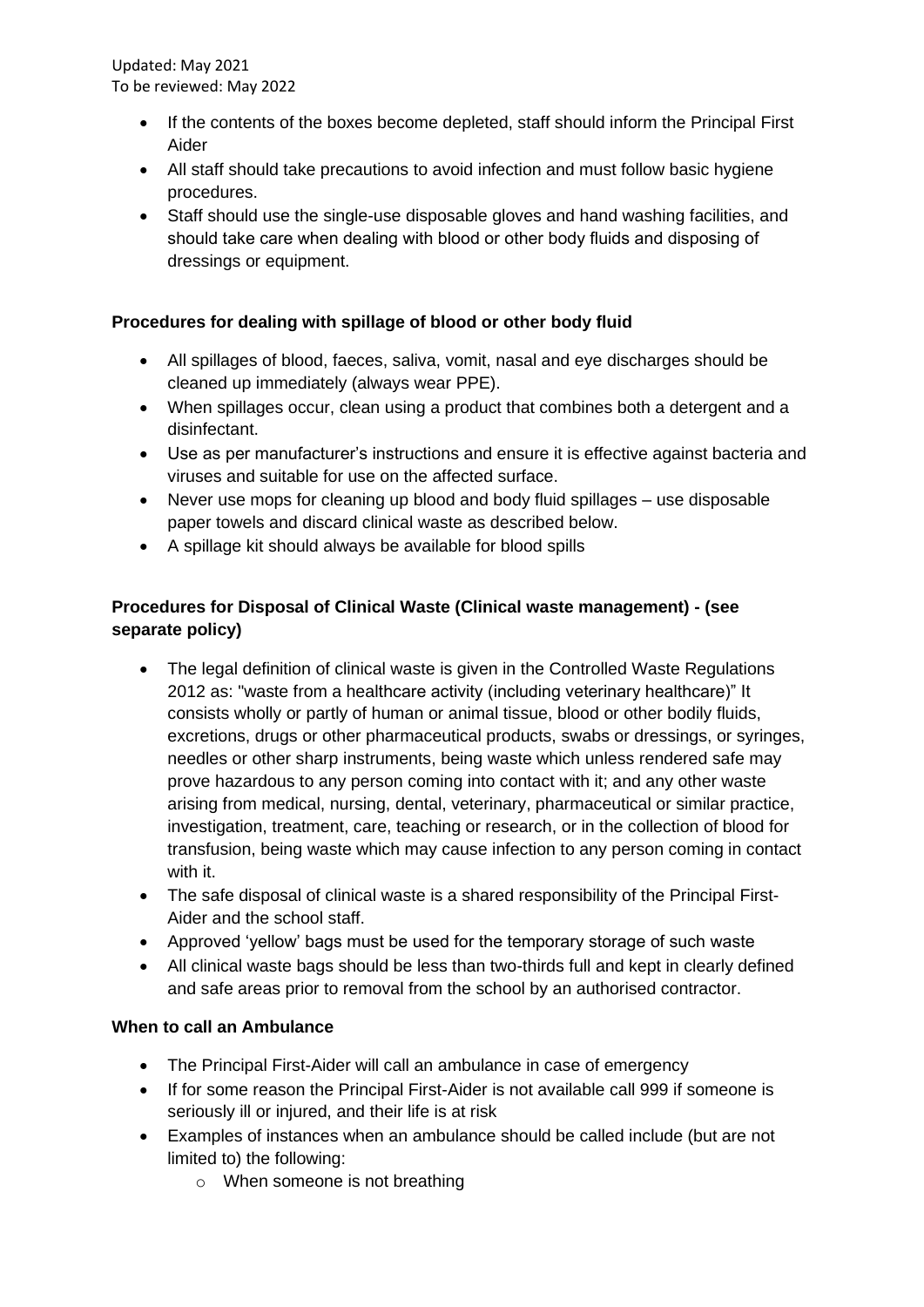- o When someone has no pulse
- o When someone is bleeding heavily
- $\circ$  When someone has broken bones (or the first aider suspects that they have broken bones)
- o When someone is having a heart attack
- Follow this procedure when calling an ambulance:
	- o State your own name.
	- o Give the address as follows; If at Fairfield House School-

**Fairfield House School 57-59 Warburton Lane Partington Manchester M31 4NL Tel: 0161 776 2827**

- $\circ$  If at another location state the location where the accident has occurred then
- $\circ$  State type and seriousness of incident and confirm correct address has been received
- o State age, sex and number of any casualties
- o State the nature of any learning disabilities i.e. Autism
- o If the accident involves one of the children, collect any medical consent forms and medical record cards from the office / vehicle.
- In the event of a heart attack, ask for special aid
- When the ambulance is expected, a staff member should be waiting outside the school (if at school) at some distance so as to direct it without delay
- A member of staff should accompany the child to the hospital,
- The Headteacher should inform the parents who will resume the care of the child as soon as possible.

## **Reporting Accidents and Recordkeeping**

- Staff should make a record in the First-Aid book each time they deliver first-aid and inform the Principal First-Aider
- Serious accidents/incidents should be reported verbally as quickly as possible to the Principal First-Aider
- Staff should record the accidents that led to injury in the accident book (accidents that do not lead to injury and near misses are also recorded in the accident book but that is not relevant within a first-aid context and is covered in detail in the Health & Safety policy) The person reporting the accident/incident should complete the relevant parts of the form and submit it to the Principal First-Aider who may initiate reports. Written notification should be made as soon as possible after the event and no later than the next working day
- The Principal First-Aider considers all reports and decides on any further action required before filing the form for retention in the folder of Accident Records in a lockable cabinet. A copy of the report is placed in the pupil's individual file
- The Principal First-Aider maintains a central log of all accident report forms and all records should be kept for 3 years
- If a pupil receives more than a minor cut or graze the accident should be reported to the parents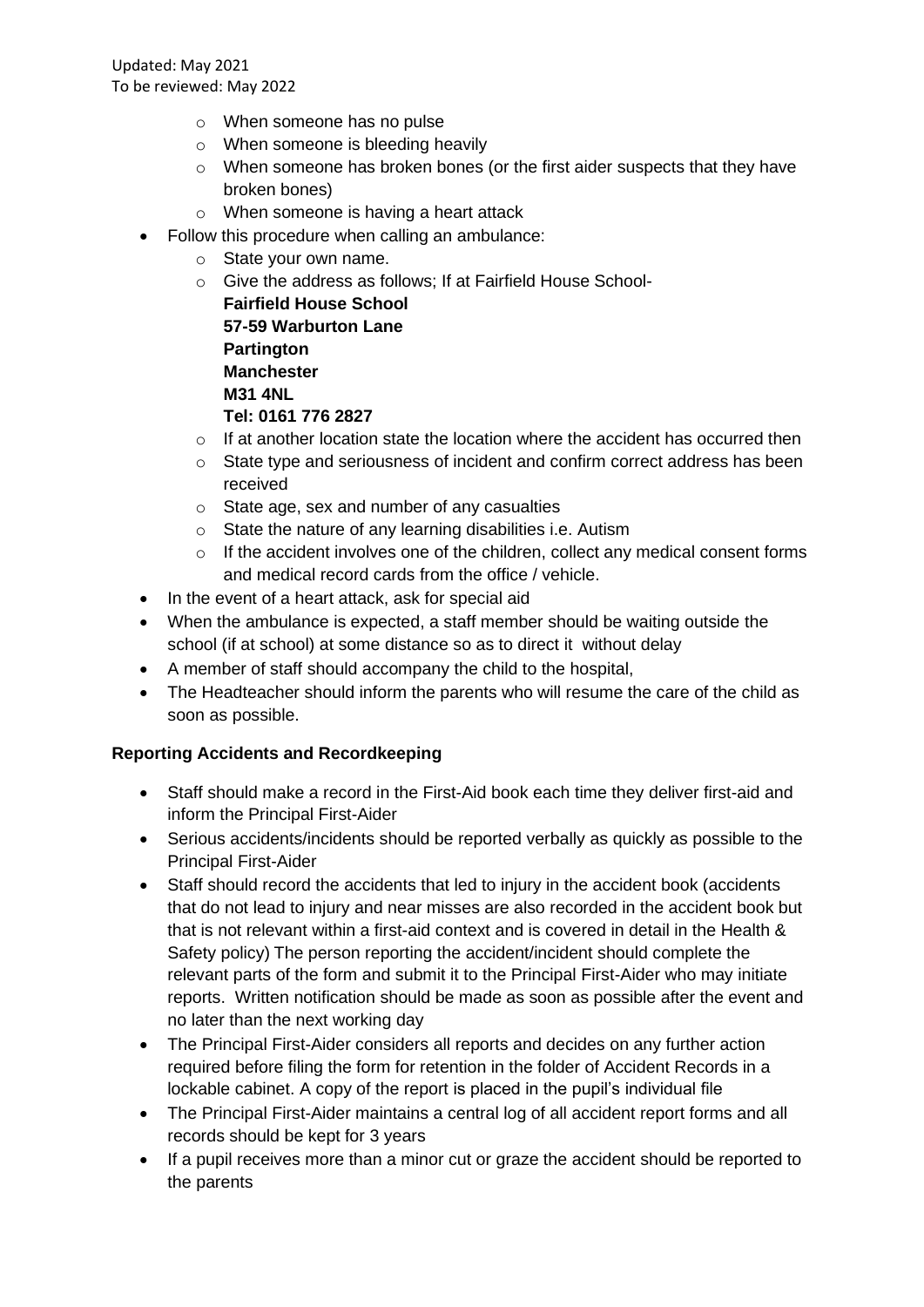- Bumps to the head must always be reported to parents who should be given the choice whether or not to collect their children from school
- The Proprietor is aware of and will fulfil their statutory duty under The Reporting of Injuries Diseases and Dangerous Occurrences Regulations 1995 (RIDDOR) in respect of reporting the following to the Health and Safety Executive (telephone 08453009923) as it applies to employees:
	- o An accident that involves an employee being incapacitated from work for more than 3 consecutive days (excluding the day of the accident but including non-working days).
	- o An accident which requires admittance into hospital for an excess of 24 hours.
	- o Death of an employee.
	- o Major injury such as a fracture, amputation, dislocation of hip, shoulder, knee or spine.
- For non-employees and pupils an accident will only be reported under RIDDOR:
	- o where it is related to work being carried out by an employee or contractor and the accident results in death or major injury or,
	- o where it is an accident in school which requires immediate emergency medical treatment at hospital
	- o The Bursar or, in his absence, his assistant (after checking with the Head, is responsible for notifying the Health & Safety Executive Incident Contact Centre in applicable cases. (HSE Incident Contact Centre, Caerphilly Business Park, Caerphilly, CF83 3GG. Tel 0845 300 9923, Fax 0845 300 9924, e-mail riddor@natbrit.com.)
- Where an employee, pupil or visitor has been injured or becomes ill as a result of a notifiable accident or dangerous occurrence which is a cause of death within one year of the date of that accident the HSE must be informed in writing as soon as this is known.
- It is also a statutory duty to keep a record following enquiries from the DSS concerning claims for any of the prescribed industrial illnesses

# **Administration of Medicines to Pupils**

- The school acknowledges that pupils may require medication during the school day as part of either long-term management of a health condition or during a short period of illness/injury.
- All staff should be informed of which pupils require medication and they should be aware of how to help them in an emergency
- The school will administer medication provided that the parent(s) of the pupil adheres to the following safety guidelines:
	- o They provide a letter giving written permission and with full instructions regarding frequency and dosage etc
	- $\circ$  They (or another responsible adult) deliver the medication in the original, intact container or packaging. The pharmacy label should be clear and not obstructed in any way.
	- o A written letter stating all information contained on the 'Administration of Medication to Pupils' form must also accompany the medication.